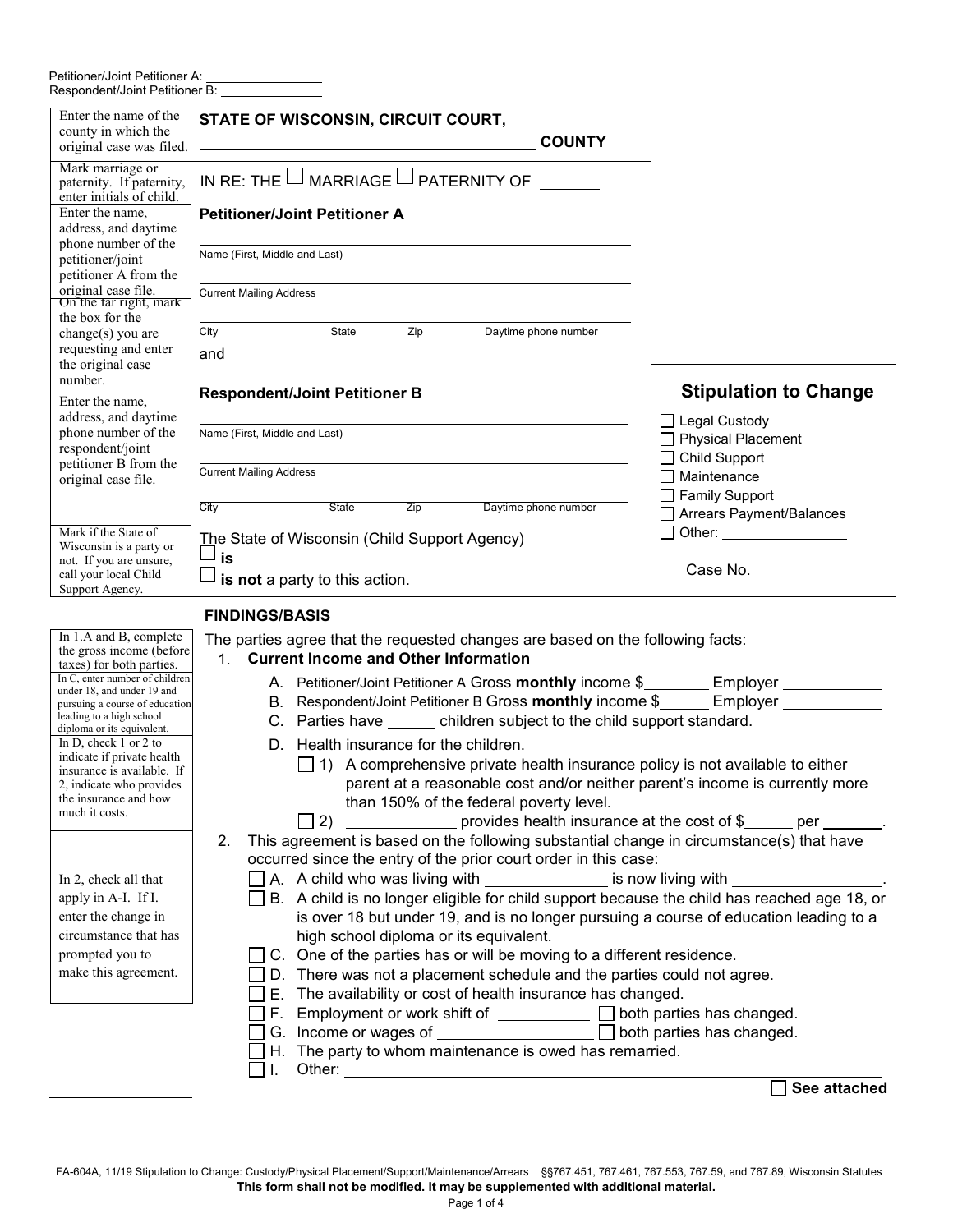| If you are modifying<br>financial orders, check<br>1. Complete all<br>sections you are                          | <b>AGREEMENTS:</b><br>The parties agree that the judgment or order in this case should be changed as follows, and that<br>the court may enter this stipulation as an order without a court hearing. |  |  |  |  |  |
|-----------------------------------------------------------------------------------------------------------------|-----------------------------------------------------------------------------------------------------------------------------------------------------------------------------------------------------|--|--|--|--|--|
| changing in 1A-1H.                                                                                              | $\Box$ 1. MODIFY CURRENT FINANCIAL ORDER(S)                                                                                                                                                         |  |  |  |  |  |
| If you are changing                                                                                             | $\Box$ A. Child Support                                                                                                                                                                             |  |  |  |  |  |
| child support, check<br>1.A. In 1, enter the                                                                    | This child support order                                                                                                                                                                            |  |  |  |  |  |
| current child support                                                                                           | $\Box$ a. did not deviate from the percentage standard for any reason.                                                                                                                              |  |  |  |  |  |
| order and check a or b.<br>If b, check 1 or 2 and                                                               | $\Box$ b. did deviate from the percentage standard when it was set because:<br>□ 1. The cost of health insurance paid by _________________________.                                                 |  |  |  |  |  |
| complete as required.                                                                                           |                                                                                                                                                                                                     |  |  |  |  |  |
| In 2, check the<br>standard calculation                                                                         | 2) shall be changed to a new amount that is based on the gross income above and                                                                                                                     |  |  |  |  |  |
| that applies to the<br>specifics of this case                                                                   | the following percentage of income standard:<br>$\Box$ 17% for one child.<br>$\Box$ *split-placement formula.                                                                                       |  |  |  |  |  |
| after considering the                                                                                           | $\Box$ 25% for two children.<br>$\Box$ *shared-placement formula.                                                                                                                                   |  |  |  |  |  |
| gross income of the<br>parties, other payment                                                                   | $\Box$ 29% for three children.<br>$\Box$ **serial-family parent formula.                                                                                                                            |  |  |  |  |  |
| obligations of the<br>parties, and physical                                                                     | $\Box$ 31% for four children.<br>$\Box$ low-income payer formula.<br>$\Box$ high-income payer formula.<br>$\Box$ 34% for five or more                                                               |  |  |  |  |  |
| placement of the<br>children.                                                                                   | children                                                                                                                                                                                            |  |  |  |  |  |
| In a, enter support                                                                                             | *Shared-placement or Split-placement:                                                                                                                                                               |  |  |  |  |  |
| amount based on<br>standard calculation,<br>frequency of payment<br>and which party is<br>paying. Check a or b. | Describe or attach the placement percentage of time with each parent.                                                                                                                               |  |  |  |  |  |
|                                                                                                                 | See attached<br>**Serial-family parent:                                                                                                                                                             |  |  |  |  |  |
| If b, check $1$ or $2$ . If $2$ ,                                                                               |                                                                                                                                                                                                     |  |  |  |  |  |
| explain and indicate the<br>new child support                                                                   | 3) Based on this standard, the support order in this case would be \$_______ per                                                                                                                    |  |  |  |  |  |
| amount based on the<br>deviation.                                                                               | Based on this standard, the support state is $\frac{1}{2}$ to $\frac{1}{\sqrt{2}}$ See attached                                                                                                     |  |  |  |  |  |
| If b, enter the amount                                                                                          | 4) We agree to                                                                                                                                                                                      |  |  |  |  |  |
| of the order, the<br>frequency of the                                                                           | □ a. set support based on this standard beginning [Date] _____________, 20_____.                                                                                                                    |  |  |  |  |  |
| payment, and indicate<br>which parent will be                                                                   | $\Box$ b. deviate from the amount of support calculated above because:<br>$\Box$ 1. a cash medical contribution toward the cost of medical and health                                               |  |  |  |  |  |
| making the payments.                                                                                            | expenses $\Box$ increases $\Box$ decreases this child support amount by                                                                                                                             |  |  |  |  |  |
| In 1, enter the current<br>order by indicating the                                                              | 2. Other: [Explain the reason you agree support should be different than the standard amount]                                                                                                       |  |  |  |  |  |
| current support<br>amount, the frequency                                                                        |                                                                                                                                                                                                     |  |  |  |  |  |
| of payment, and the                                                                                             | This other deviation $\Box$ increases $\Box$ decreases the standard<br>amount by $$$ .                                                                                                              |  |  |  |  |  |
| name of party who<br>currently pays or owes                                                                     | After calculating the deviation(s), we agree to set child support to \$                                                                                                                             |  |  |  |  |  |
| the money.                                                                                                      |                                                                                                                                                                                                     |  |  |  |  |  |
| In 2, indicate the<br>month, day and year                                                                       | <b>B.</b> Maintenance                                                                                                                                                                               |  |  |  |  |  |
| the new payment<br>should begin and what                                                                        |                                                                                                                                                                                                     |  |  |  |  |  |
| you have agreed to<br>change the support                                                                        | [Name] <b>Name Name Name Name Name Name Name Name Name Name Name </b><br>2) shall be <b>changed</b> to the following beginning [Date] ___________, 20________.                                      |  |  |  |  |  |
| amount by checking a<br>or b.                                                                                   | $\Box$ a. \$0.                                                                                                                                                                                      |  |  |  |  |  |
| or b.<br>If you are changing any<br>category in B-E, check                                                      | $\Box$ b. \$________ $\Box$ ____% per _______ and paid by [Name] ________________.                                                                                                                  |  |  |  |  |  |
| the amount type of<br>support you are                                                                           | C. Family Support<br>1) is currently $\Box$ \$0 $\Box$ \$ _________________________ $\Box$ _____% per __________ and paid by                                                                        |  |  |  |  |  |
| changing.                                                                                                       |                                                                                                                                                                                                     |  |  |  |  |  |
|                                                                                                                 | 2) shall be <b>changed</b> to the following beginning [Date] ___________, 20_______.<br>ヿa. \$0.                                                                                                    |  |  |  |  |  |
|                                                                                                                 |                                                                                                                                                                                                     |  |  |  |  |  |

FA-604A, 11/19 Stipulation to Change: Custody/Physical Placement/Support/Maintenance/Arrears §§767.451, 767.461, 767.553, 767.59, and 767.89, Wisconsin Statutes **This form shall not be modified. It may be supplemented with additional material.**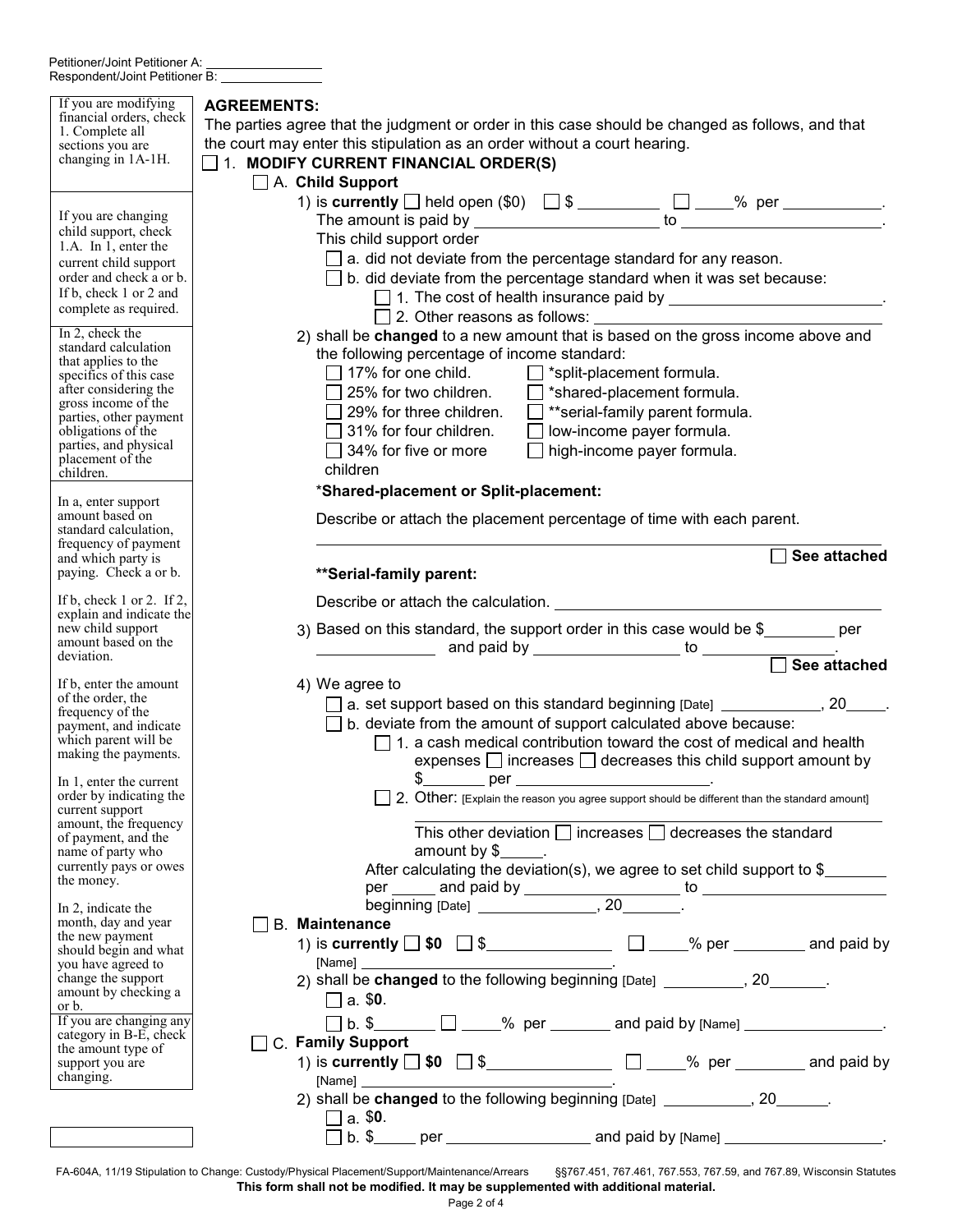| Petitioner/Joint Petitioner A:<br>Respondent/Joint Petitioner B: Value of Assembly                                                                                                                                                                                                         |  |                                                                                                                                              |                                                                                                                                                    |  |                                                                                                                                                                                                                                                                                                                                         |
|--------------------------------------------------------------------------------------------------------------------------------------------------------------------------------------------------------------------------------------------------------------------------------------------|--|----------------------------------------------------------------------------------------------------------------------------------------------|----------------------------------------------------------------------------------------------------------------------------------------------------|--|-----------------------------------------------------------------------------------------------------------------------------------------------------------------------------------------------------------------------------------------------------------------------------------------------------------------------------------------|
| Arrears owed to the<br>State cannot be<br>modified without<br>written approval of the<br>Child Support Agency.<br>Examples of types of<br>arrears include Child<br>Support, Child<br>Support Interest,<br>Maintenance, Family<br>Support, Medical<br>Support, and Health<br>Care Expenses. |  | D. Arrears Payment<br>E. Other Arrears Balance<br>currently<br>$\Box$ a. \$0.                                                                |                                                                                                                                                    |  | 1) is currently $\Box$ \$ _________________________ $\Box$ _____% per __________ and paid by<br>2) shall be <b>changed</b> to the following beginning [Date] _______________, 20_________.                                                                                                                                              |
|                                                                                                                                                                                                                                                                                            |  |                                                                                                                                              |                                                                                                                                                    |  | 2) Shall be <b>changed</b> to the following beginning ___________________, 20 ________.                                                                                                                                                                                                                                                 |
| The law requires that<br>all child support,<br>maintenance, and<br>family support<br>payments be made to<br>the WI SCTF and<br><b>NOT</b> directly between<br>the parties.                                                                                                                 |  | $\square$ a. \$0.<br>$\Box$ b. \$_______________.<br>2. PAYMENTS SHALL BE MADE<br>$\Box$ A. no payments are ordered.<br>Wisconsin 53274-0200 | 1) directly from the payer to WI SCTF (only allowable if self-employed).                                                                           |  | B. to the Wisconsin Support Collections Trust Fund (WI SCTF) at Box 74200, Milwaukee,                                                                                                                                                                                                                                                   |
| If B, check $1$ or $2$ . If                                                                                                                                                                                                                                                                |  |                                                                                                                                              | $\Box$ 2) by income assignment from the payer's employer as indicated below:                                                                       |  |                                                                                                                                                                                                                                                                                                                                         |
| 2, enter employer<br>information.                                                                                                                                                                                                                                                          |  |                                                                                                                                              |                                                                                                                                                    |  |                                                                                                                                                                                                                                                                                                                                         |
| In 3, Describe the<br>other financial<br>agreements in as much<br>detail as possible.<br>Include amounts,<br>dates, names, etc.                                                                                                                                                            |  |                                                                                                                                              | □ 3. OTHER FINANCIAL CHANGES AS FOLLOWS:                                                                                                           |  | ,我们也不会有什么。""我们的人,我们也不会有什么?""我们的人,我们也不会有什么?""我们的人,我们也不会有什么?""我们的人,我们也不会有什么?""我们的人                                                                                                                                                                                                                                                        |
| In 4, if you are<br>requesting changes to<br>physical placement,<br>check A and enter the                                                                                                                                                                                                  |  |                                                                                                                                              | $\Box$ 4. MODIFY PHYSICAL PLACEMENT AND/OR LEGAL CUSTODY<br>$\Box$ A. Physical Placement Order(s) (time with children) for the following children: |  |                                                                                                                                                                                                                                                                                                                                         |
| names of the children<br>for whom you have<br>agreed to changes.<br>Check $1, 2, 3$ , or 4,<br>enter the parents'<br>names as requested<br>and enter or attach the<br>new placement                                                                                                        |  |                                                                                                                                              | to primary placement with [Name of Parent] _____<br>3) from primary placement to shared placement.                                                 |  | $\Box$ 1) from primary physical placement with [Name of Parent] ____________________<br>2) from shared placement to primary placement with [Name of Parent] ___________.<br>4) from the current shared placement schedule (if any) to a new shared placement<br>schedule. The new placement schedule for the changes in 1-4 above is as |
| schedule. If making a<br>change to terms of<br>placement related to                                                                                                                                                                                                                        |  |                                                                                                                                              |                                                                                                                                                    |  | See attached                                                                                                                                                                                                                                                                                                                            |
| supervision, check 5<br>and complete all<br>relevant information.<br>If other, check 6 and                                                                                                                                                                                                 |  |                                                                                                                                              | be $\Box$ supervised. $\Box$ unsupervised.<br>$\Box$ 6) Other: $\Box$                                                                              |  | □ 5) to require placement with [Name of Parent] ________________________________                                                                                                                                                                                                                                                        |
| enter the specific<br>information.<br>If you are requesting<br>changes to legal<br>custody, check B and<br>enter the names of the<br>children for whom you                                                                                                                                 |  |                                                                                                                                              | $\Box$ 1) to joint legal custody with both parents.                                                                                                |  | See attached<br>B. Legal Custody (Decision making) for the following children: __________________<br>2) to sole legal custody with [Name of Parent] _________________________________                                                                                                                                                   |
| have agreed to<br>changes. Check 1, 2, or<br>3 and enter the<br>requested information.<br>If you are modifying<br>anything else, check                                                                                                                                                     |  |                                                                                                                                              | $\Box$ 4) Additional changes as follows:                                                                                                           |  | See attached                                                                                                                                                                                                                                                                                                                            |
| and complete 4.                                                                                                                                                                                                                                                                            |  |                                                                                                                                              |                                                                                                                                                    |  | See attached                                                                                                                                                                                                                                                                                                                            |

FA-604A, 11/19 Stipulation to Change: Custody/Physical Placement/Support/Maintenance/Arrears §§767.451, 767.461, 767.553, 767.59, and 767.89, Wisconsin Statutes **This form shall not be modified. It may be supplemented with additional material.**